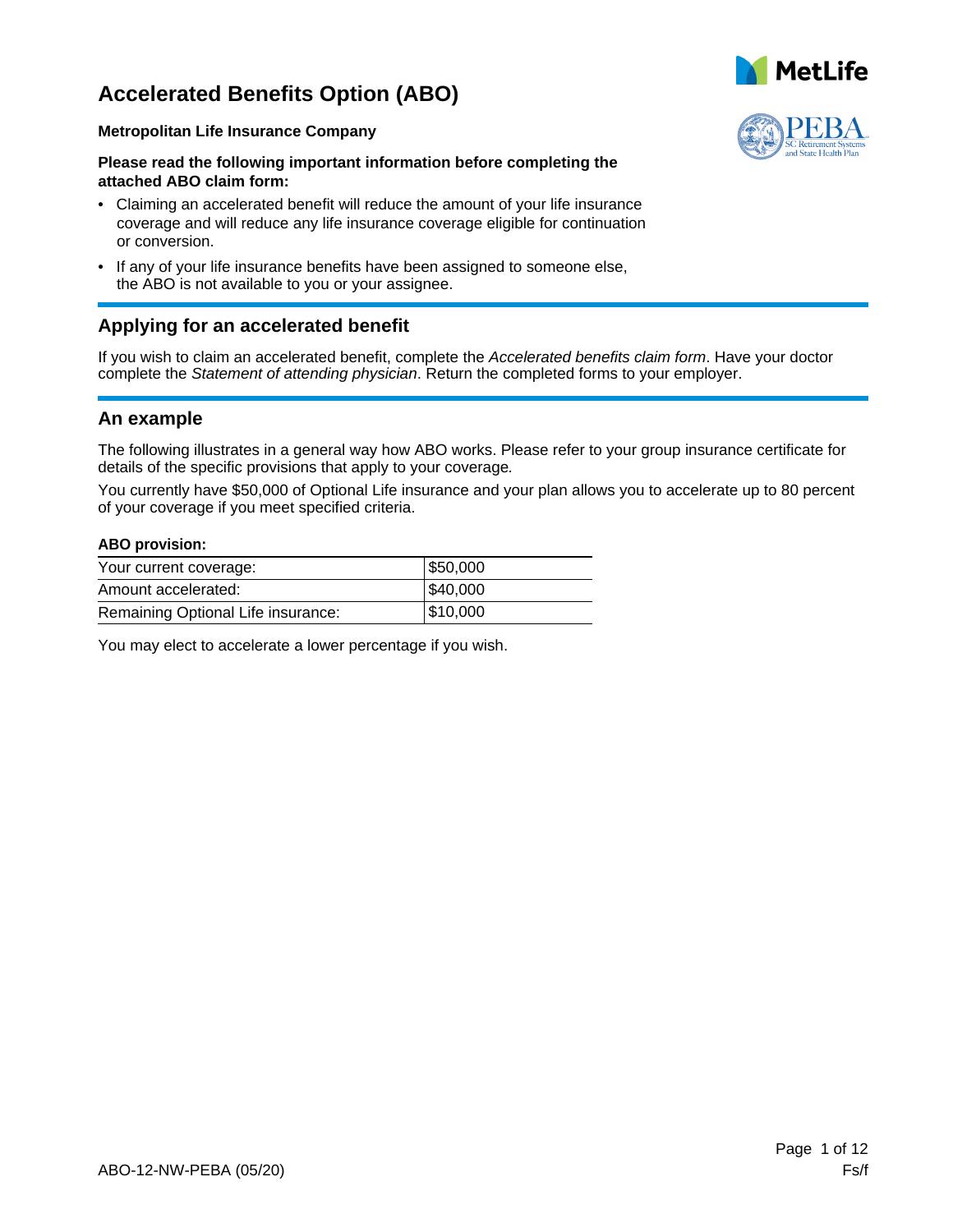This page intentionally left blank.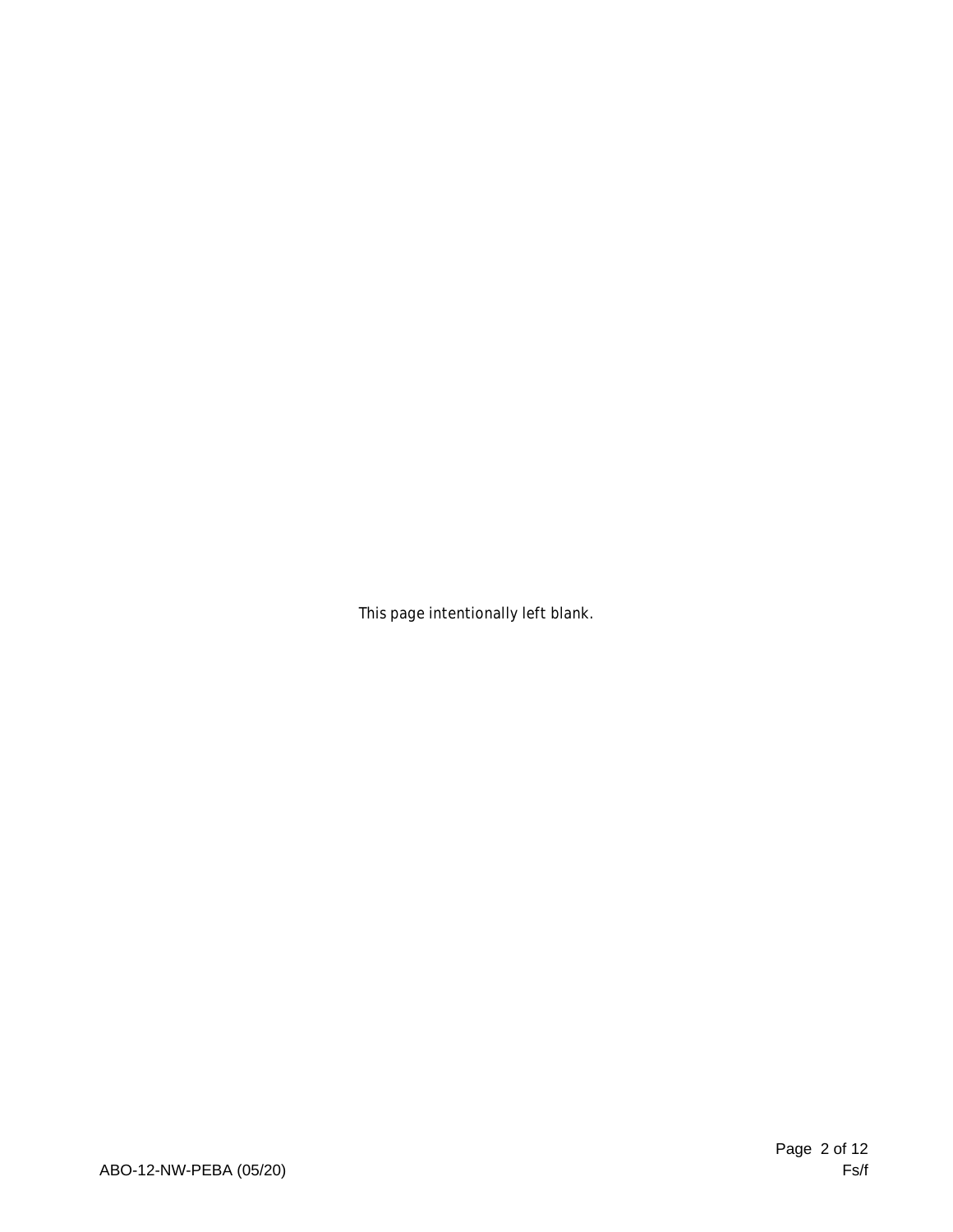## **ABO Employer's statement**

| <b>SECTION 1: Covered employee details</b> |                        |                  |  |  |  |
|--------------------------------------------|------------------------|------------------|--|--|--|
| First name                                 | Middle name            | Last name        |  |  |  |
| Date of birth $(mm/dd/yyyy)$               | Social Security number | Male I<br>Female |  |  |  |
| Name of employer                           |                        |                  |  |  |  |

| <b>SECTION 2: Dependent spouse claim only</b> |                                           |           |                |  |  |
|-----------------------------------------------|-------------------------------------------|-----------|----------------|--|--|
| First name                                    | Middle name                               | Last name |                |  |  |
| Date of birth $(mm/dd/yyyy)$                  | Amount of Dependent Life-Spouse insurance |           | Male<br>Female |  |  |

**Notice:** Be sure to consider any reduction formula applicable to each type of life insurance benefit in force when entering the amount of life insurance coverage for which a claim is made.

| Type of life benefit  | <b>Report number</b> | Sub code | <b>Branch</b> | Amount |
|-----------------------|----------------------|----------|---------------|--------|
| <b>Optional Life</b>  | 200881               | 0001/002 |               |        |
| Dependent Life-Spouse | 200883               | 0001     |               |        |

#### **Complete the following:**

Employee is:

| □ Hourly □ Salaried □ Exempt □ Non-exempt |  |
|-------------------------------------------|--|
|-------------------------------------------|--|

Base annual earnings  $|$ As of date  $(mm/dd/yyy)$ 

### **SECTION 3: Additional information**

Active employee Enter effective date of amount of insurance being claimed *(mm/dd/yyyy)*

| For employees who are not actively at work, please indicate status of employee: (select one item) |  |  |
|---------------------------------------------------------------------------------------------------|--|--|
|---------------------------------------------------------------------------------------------------|--|--|

Leave of absence/layoff/sick leave Disabled *(not terminated or retired)*

What was the last date the employee was physically doing work? *(mm/dd/yyyy)*

Reason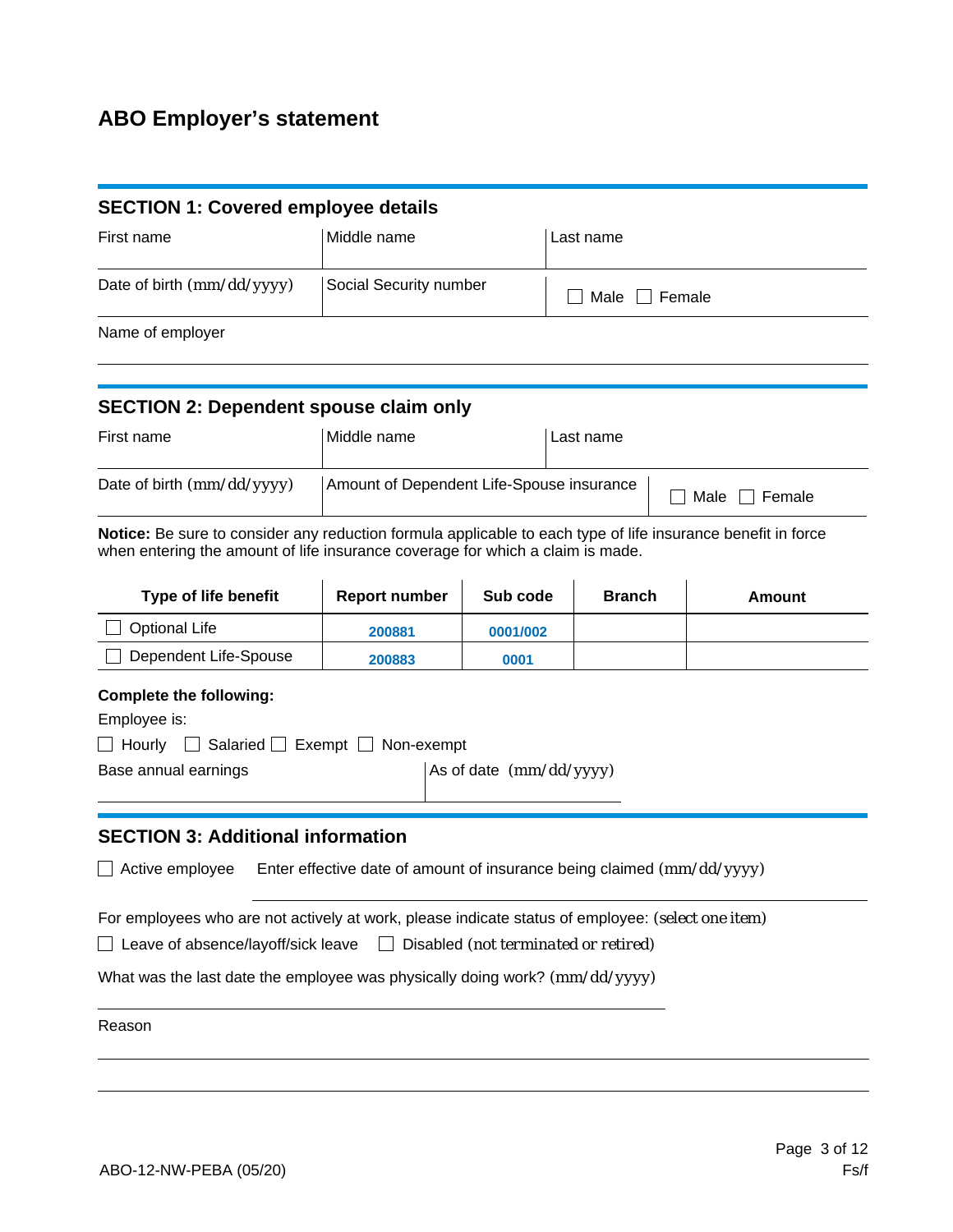Was the employer-employee relationship terminated before accelerated benefits were claimed?  $\Box$  No  $\Box$  Yes If yes, what date was the relationship terminated? *(mm/dd/yyyy)*

| Reason                                                  |                                                 |                                                                |                     |
|---------------------------------------------------------|-------------------------------------------------|----------------------------------------------------------------|---------------------|
| Was life insurance cancelled?                           | No<br>Yes                                       | If yes, what date was life insurance cancelled? $(mm/dd/yyyy)$ |                     |
| Date premium payments for employee stopped (mm/dd/yyyy) |                                                 |                                                                |                     |
| <b>SECTION 4: Signature</b>                             |                                                 |                                                                |                     |
| First name                                              | Middle name                                     | Last name                                                      |                     |
| Phone number                                            |                                                 |                                                                |                     |
| <b>Sign</b><br><b>Here</b>                              | Signature of authorized employer representative | Title                                                          | Date $(mm/dd/yyyy)$ |

### **SECTION 5: How to submit this form**

Review the *Accelerated benefits claim form* and *Statement of attending physician* for completion. Mail these forms with the completed *Employer's statement* to:

Metropolitan Life Insurance Company Group Life Claims P.O. Box 6100 Scranton, PA 18505-6100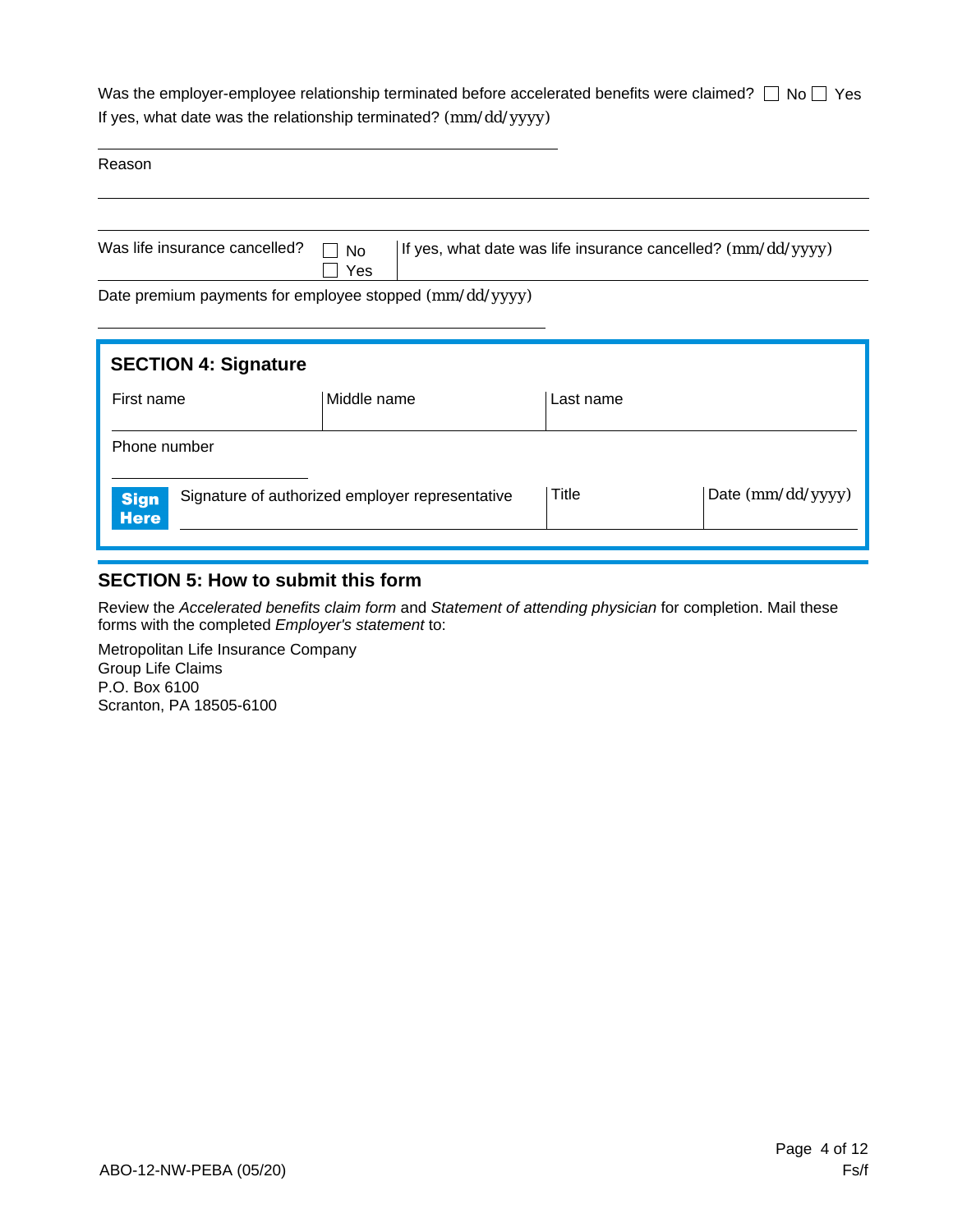#### **Metropolitan Life Insurance Company**



Dear claimant:

Attached is the material you requested for the Accelerated Benefits Option (ABO) for your life insurance benefits.

If you are diagnosed as having a terminal illness with a life expectancy of twelve months or less, you may be eligible to receive a portion of your life insurance benefits. This option can provide financial assistance and flexibility in a crisis.

Accelerated benefits are available based on the schedule below:

- Optional Life coverage
- Receive up to 80 percent of your Optional Life coverage amount, not to exceed \$400,000.
- Dependent Life-Spouse coverage
	- If the employee is enrolled in Optional Life, receive up to 80 percent of your Dependent Life-Spouse coverage amount, not to exceed \$80,000.
	- If the employee is not enrolled in Optional Life, receive up to 80 percent of your Dependent Life-Spouse coverage amount, not to exceed \$16,000.

The accelerated life insurance benefits offered under your certificate are intended to qualify for favorable tax treatment under the Internal Revenue Code of 1986. If the accelerated benefits qualify for such favorable treatment, they will be excludable from your income and not subject to federal taxation. Receipt of accelerated death benefit payments may be taxable for purposes other than federal income tax. Tax laws relating to accelerated benefits are complex. You are advised to consult with a qualified tax advisor about circumstances under which you could receive accelerated benefits excludable from income under federal tax law.

Receipt of accelerated benefits may affect your eligibility, or that of your spouse or family, for public assistance programs such as medical assistance (Medicaid), Aid to Families with Dependent Children (AFDC), Supplementary Social Security Income (SSI) and drug assistance programs. You are advised to consult with social services agencies concerning the effect receipt of accelerated benefits will have on public assistance eligibility for you, your spouse or your family.

Approval of this claim is subject to an independent medical review by MetLife.

Please refer to your group insurance certificate for details on the specific ABO provision for your life insurance benefits.

Sincerely,

MetLife Group Life Products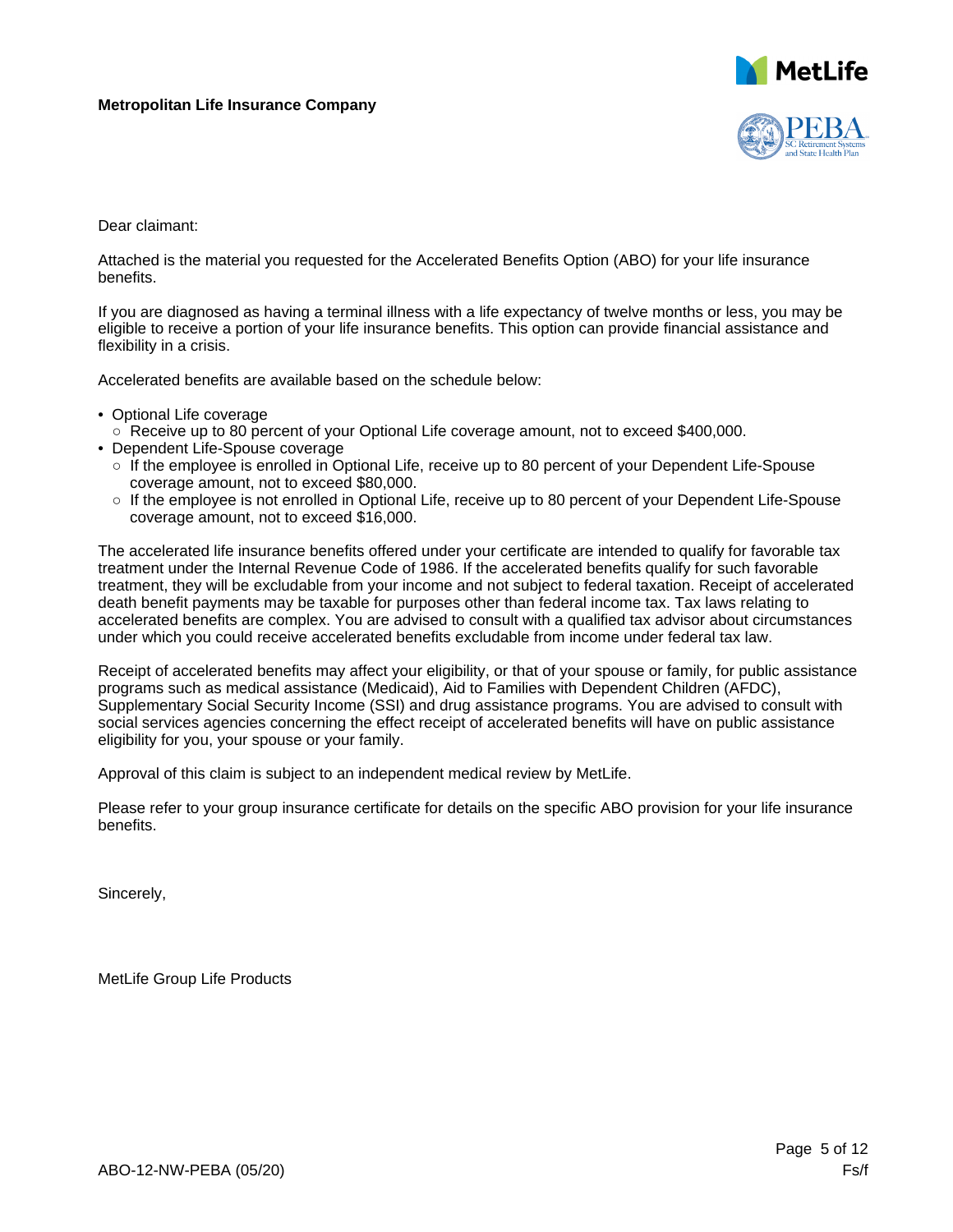This page intentionally left blank.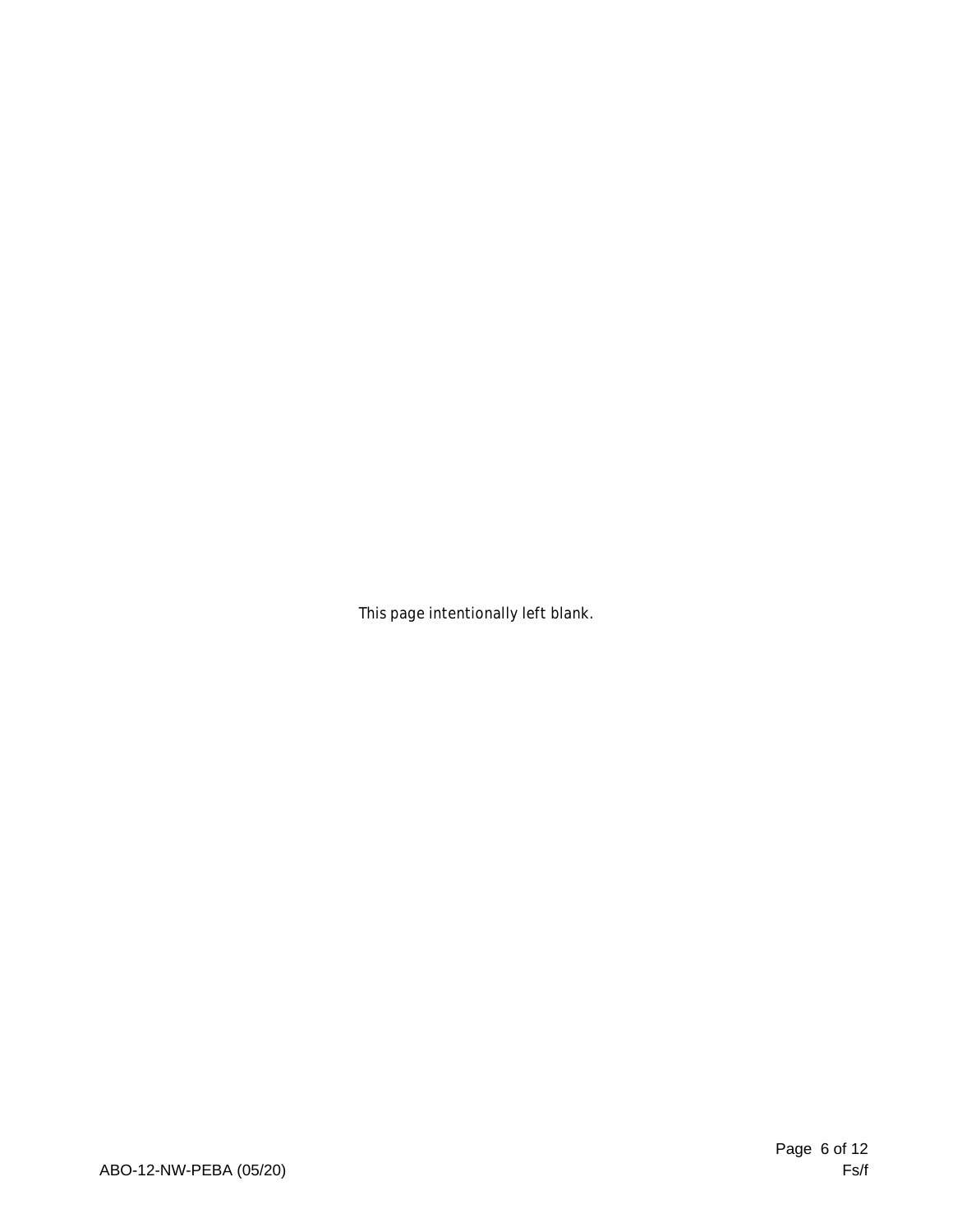

# **Accelerated benefits claim form**

Claimant's statement



## **SECTION 1: Covered employee details**

| First name                                                  | Middle name                                                                               |                                 | Last name                 |                          |  |
|-------------------------------------------------------------|-------------------------------------------------------------------------------------------|---------------------------------|---------------------------|--------------------------|--|
| Date of birth (mm/dd/yyyy)                                  | Social Security number                                                                    |                                 | Male                      | Female                   |  |
| Mailing address                                             |                                                                                           | City                            |                           | <b>State</b><br>Zip code |  |
| Telephone number<br>Marital status of<br>claimant           |                                                                                           | Single                          | Widowed<br>Married $\Box$ | Divorced<br>Separated    |  |
| Is the claimant the employee<br>or dependent spouse?        | Employee<br>Spouse                                                                        |                                 |                           |                          |  |
| Spouse first name                                           | Middle name                                                                               |                                 | Last name                 |                          |  |
| Spouse's date of birth (mm/dd/yyyy)                         |                                                                                           | Spouse's Social Security number |                           | Female<br>Male           |  |
| Have any of your life insurance benefits been assigned?     |                                                                                           | Yes                             | No.                       |                          |  |
| If yes, specify which coverage and amount.<br>Coverage type | Amount<br>\$                                                                              |                                 |                           |                          |  |
| Select the coverage and amount you wish to accelerate.      |                                                                                           |                                 |                           |                          |  |
| Optional Life insurance \$                                  |                                                                                           |                                 |                           |                          |  |
| Dependent Life-Spouse insurance \$                          |                                                                                           |                                 |                           |                          |  |
|                                                             | Payment option desired: (please select one) $\Box$ Lump sum<br>Three monthly installments |                                 |                           |                          |  |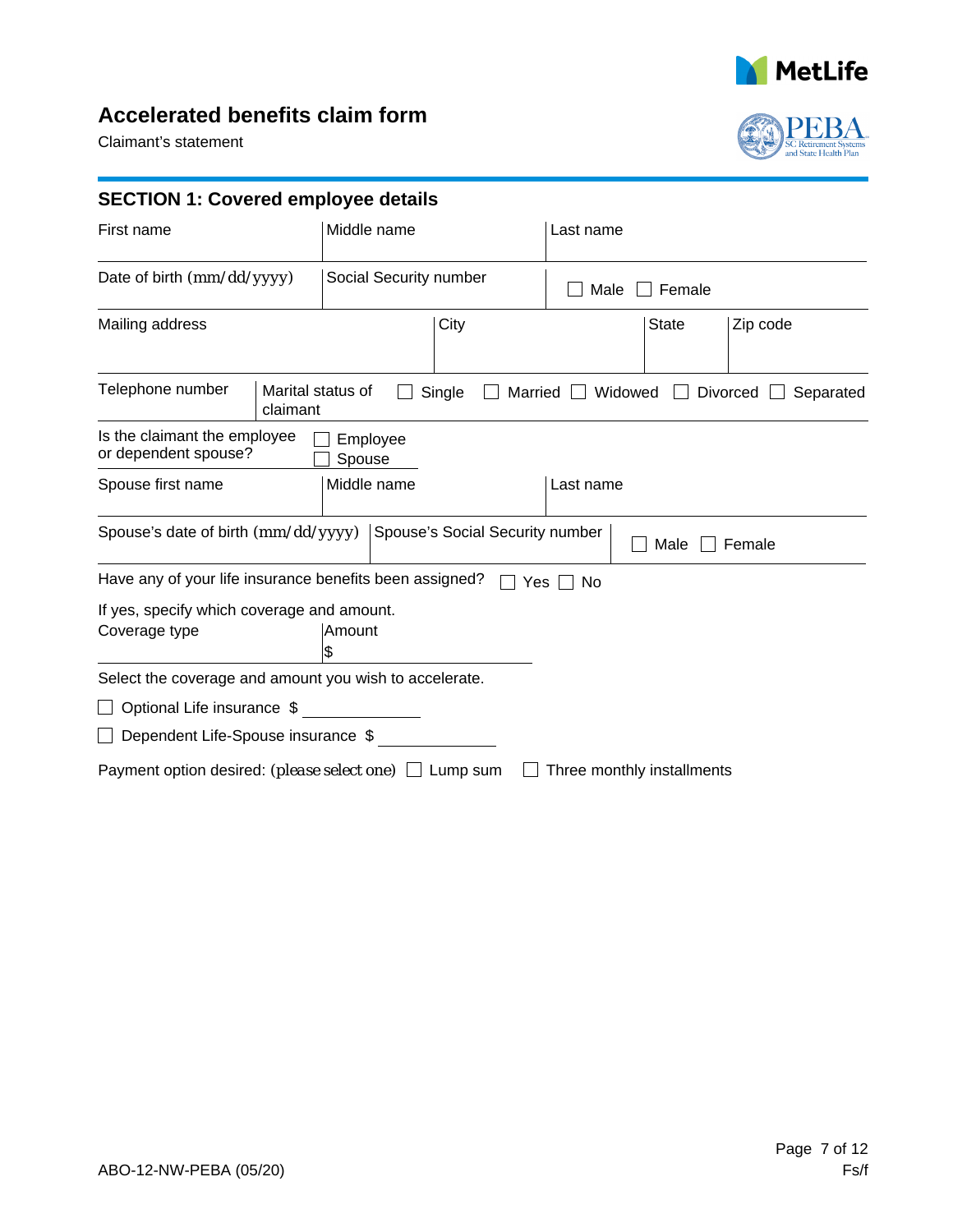## **SECTION 2: Certifications and signature**

By signing below, I acknowledge:

- 1. All information I have given is true and complete to the best of my knowledge and belief.
- 2. I have read the applicable fraud warnings provided with this form.

#### **Medical authorization** *(Approval of this claim is subject to an independent medical review by MetLife.)*

I authorize any insurance company, organization, employer, hospital, physician or pharmacist to release any information requested with regard to this claim.

The covered employee must sign for all claims.

**New York residents:** Any person who knowingly and with intent to defraud any insurance company or other person files an application for insurance or statement of claim containing any materially false information, or conceals for the purpose of misleading, information concerning any fact material thereto, commits a fraudulent insurance act, which is a crime, and shall also be subject to civil penalty not to exceed five thousand dollars and the stated value of the claim for each such violation.

| <b>Sign</b><br><b>Here</b> | Signature of employee                                  | Date (mm/dd/yyyy) |
|----------------------------|--------------------------------------------------------|-------------------|
| <b>Sign</b><br><b>Here</b> | Signature of spouse (if claiming accelerated benefits) | Date (mm/dd/yyyy) |

### **SECTION 3: How to submit this form**

**Complete this form and return it to your employer with the completed** *Statement of attending physician***.** If you have questions, call MetLife at 800.638.6420.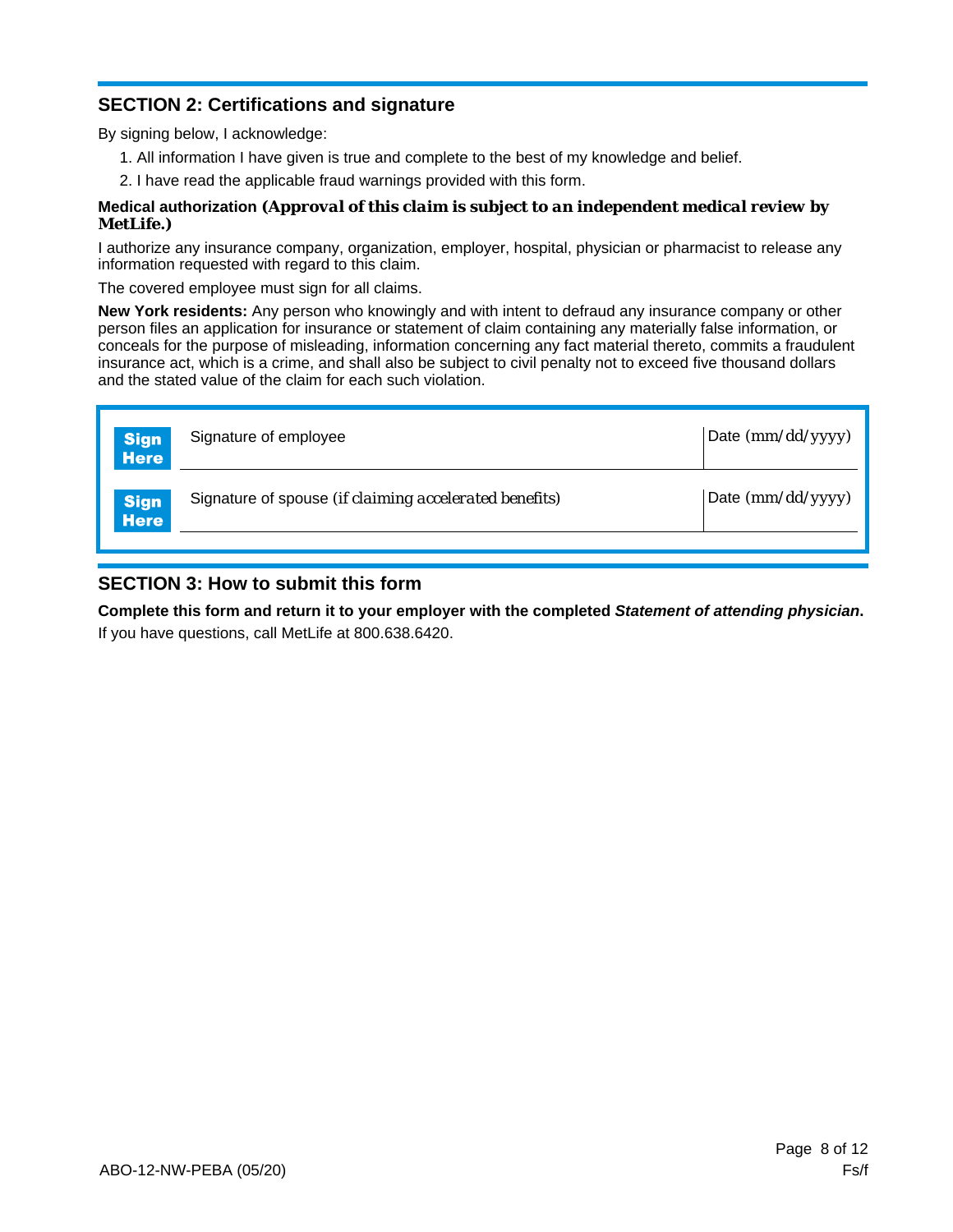





| <b>SECTION 1: Patient details</b>                                                                                                                                                            |                          |      |                                    |          |
|----------------------------------------------------------------------------------------------------------------------------------------------------------------------------------------------|--------------------------|------|------------------------------------|----------|
| First name                                                                                                                                                                                   | Middle name<br>Last name |      |                                    |          |
| The information provided is to be used for claims evaluation and auditing purpose. Please attach to this form<br>the most recent office visit notes when submitting the patient information. |                          |      |                                    |          |
| The patient is responsible for having this form completed without expense to MetLife or the employer.                                                                                        |                          |      |                                    |          |
| If more space is needed, please use reverse side of form.                                                                                                                                    |                          |      |                                    |          |
| <b>SECTION 2: History and diagnosis</b>                                                                                                                                                      |                          |      |                                    |          |
| Date symptoms first appeared or accident occurred $(mm/dd/yyyy)$                                                                                                                             |                          |      | Date of first visit $(mm/dd/yyyy)$ |          |
| Date of most recent examination $(mm/dd/yyyy)$ ; please attach most recent office visit notes.                                                                                               |                          |      |                                    |          |
| Frequency of visits/treatments                                                                                                                                                               |                          |      |                                    |          |
| Past history                                                                                                                                                                                 |                          |      |                                    |          |
| Objective findings (including pertinent laboratory test results)                                                                                                                             |                          |      |                                    |          |
| Subjective symptoms                                                                                                                                                                          |                          |      |                                    |          |
| State primary diagnosis and use ICD-9 code                                                                                                                                                   |                          |      |                                    |          |
| State secondary diagnosis and complications, if any, and use ICD-9 code                                                                                                                      |                          |      |                                    |          |
| Past, present and future course of treatment                                                                                                                                                 |                          |      |                                    |          |
| Other known injuries or presently active diseases                                                                                                                                            |                          |      |                                    |          |
| What is patient's functional status? Is he bedridden, ambulatory, etc.?                                                                                                                      |                          |      |                                    |          |
|                                                                                                                                                                                              |                          |      |                                    |          |
| <b>SECTION 3: Hospitalization details</b><br>Is the patient hospitalized or confined in some other facility?                                                                                 |                          |      |                                    |          |
| If yes:                                                                                                                                                                                      |                          |      | $\Box$ Yes $\Box$ No               |          |
| Name of hospital/facility                                                                                                                                                                    |                          |      | Dates of confinement               |          |
| Address of hospital/facility                                                                                                                                                                 |                          | City | <b>State</b>                       | Zip code |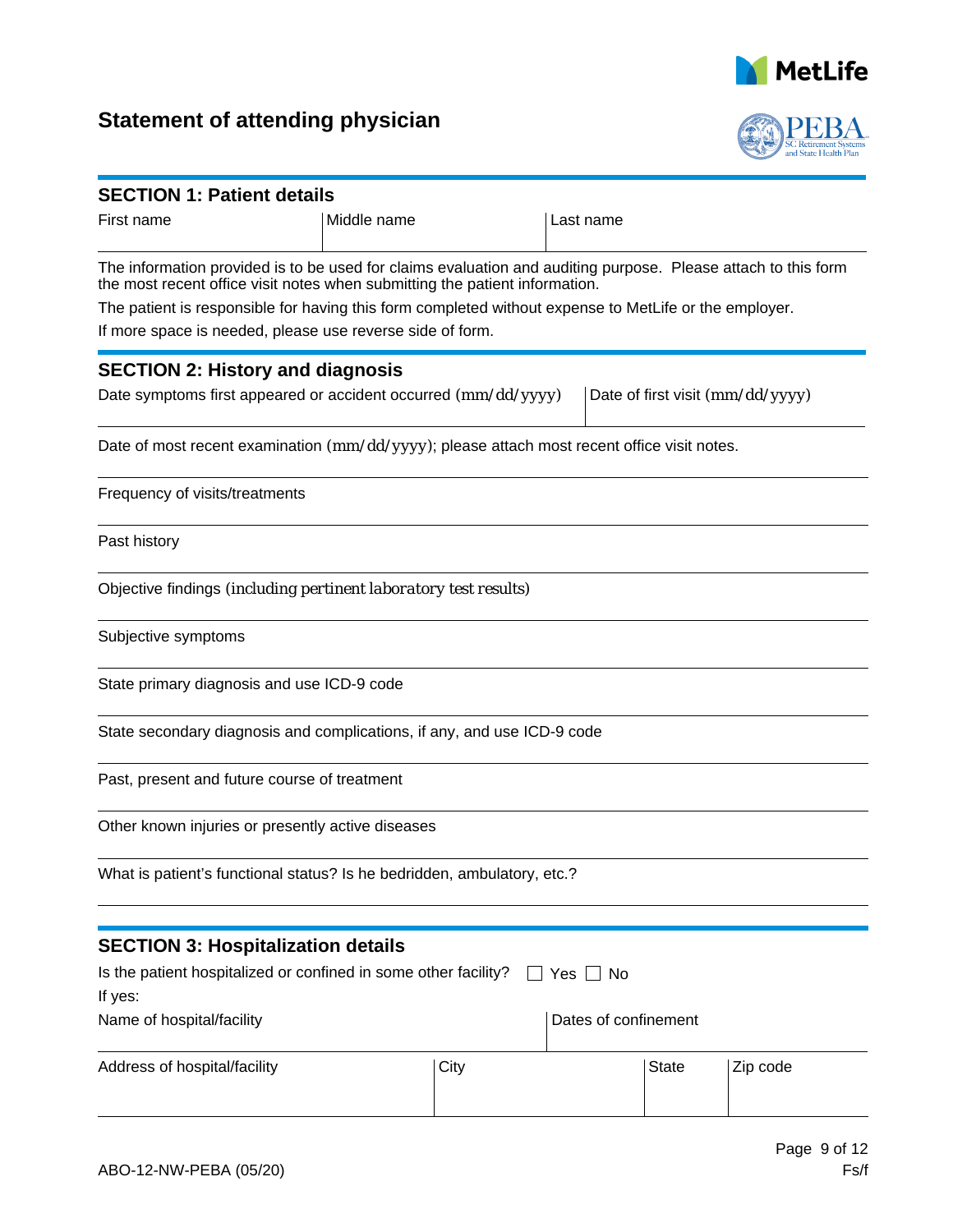| Patient first name                                                                                                                                                                                                                                                                      | Middle name                          |      | Last name    |                       |  |  |
|-----------------------------------------------------------------------------------------------------------------------------------------------------------------------------------------------------------------------------------------------------------------------------------------|--------------------------------------|------|--------------|-----------------------|--|--|
|                                                                                                                                                                                                                                                                                         | <b>SECTION 4: Other requirements</b> |      |              |                       |  |  |
| To qualify for this benefit, the patient must suffer from a terminal condition while covered by life insurance<br>benefits. Terminal condition means a sickness or an injury which is expected to result in his death within 12<br>months and from which he is not expected to recover. |                                      |      |              |                       |  |  |
| In your opinion, does the patient meet these requirements?<br>$\Box$ Yes $\Box$ No<br>In your opinion is the patient competent to endorse checks and direct the use of his proceeds? $\Box$ Yes $\Box$ No                                                                               |                                      |      |              |                       |  |  |
| <b>SECTION 5: Physician details</b>                                                                                                                                                                                                                                                     |                                      |      |              |                       |  |  |
| Physician first name                                                                                                                                                                                                                                                                    | Middle name                          |      | Last name    |                       |  |  |
| Telephone number                                                                                                                                                                                                                                                                        | Board certified speciality           |      |              | Provider or ID number |  |  |
| Address                                                                                                                                                                                                                                                                                 |                                      | City | <b>State</b> | Zip code              |  |  |
| Signature of physician<br><b>Sign</b><br><b>Here</b>                                                                                                                                                                                                                                    |                                      |      |              | Date (mm/dd/yyyy)     |  |  |
| Statement of attending physician                                                                                                                                                                                                                                                        |                                      |      |              |                       |  |  |
|                                                                                                                                                                                                                                                                                         |                                      |      |              |                       |  |  |
|                                                                                                                                                                                                                                                                                         |                                      |      |              |                       |  |  |
|                                                                                                                                                                                                                                                                                         |                                      |      |              |                       |  |  |
|                                                                                                                                                                                                                                                                                         |                                      |      |              |                       |  |  |
|                                                                                                                                                                                                                                                                                         |                                      |      |              |                       |  |  |
|                                                                                                                                                                                                                                                                                         |                                      |      |              |                       |  |  |
|                                                                                                                                                                                                                                                                                         |                                      |      |              |                       |  |  |
|                                                                                                                                                                                                                                                                                         |                                      |      |              |                       |  |  |
|                                                                                                                                                                                                                                                                                         |                                      |      |              |                       |  |  |
|                                                                                                                                                                                                                                                                                         |                                      |      |              |                       |  |  |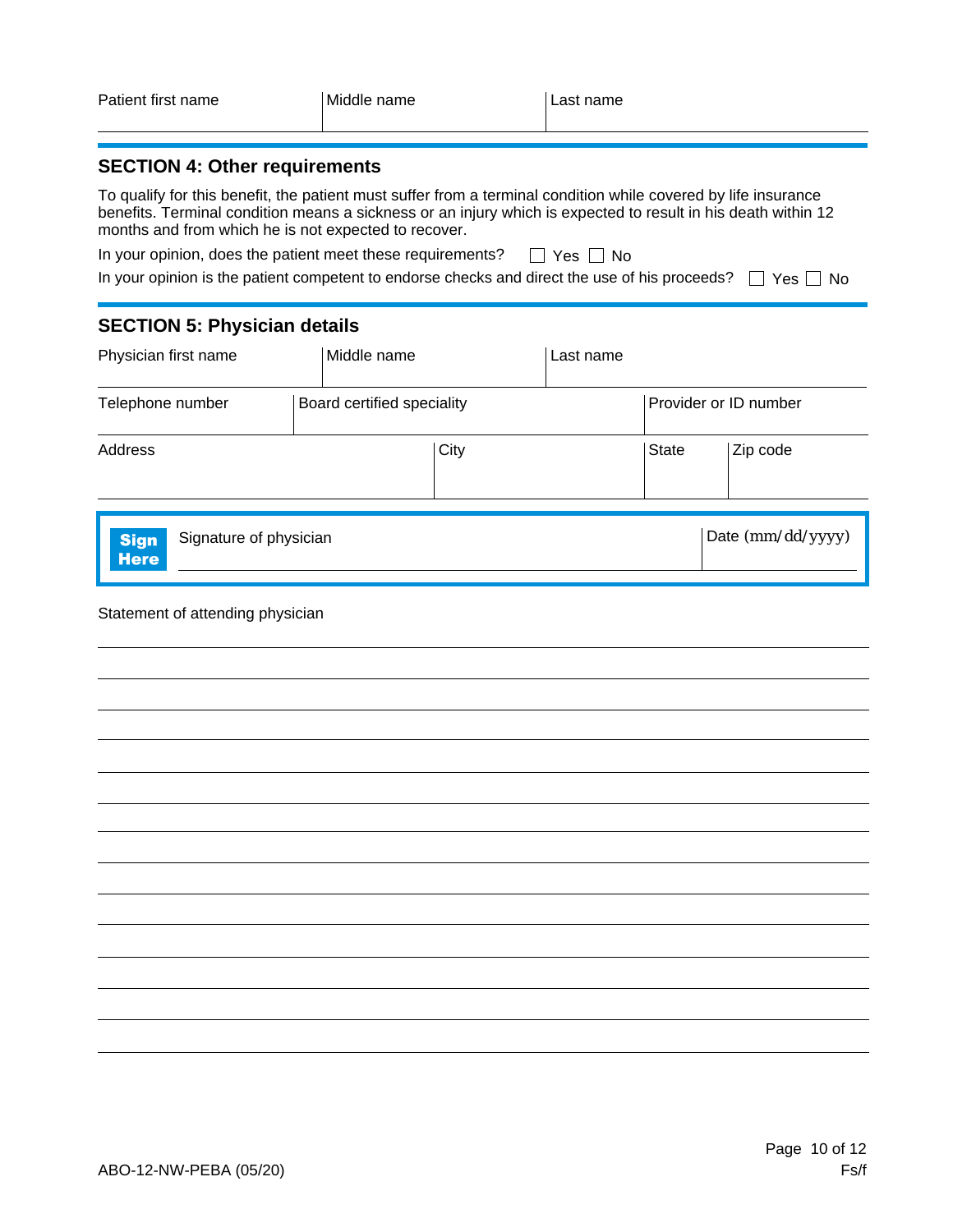

## **Fraud Warnings**

Before signing this claim form, please read the warning for the state where you reside and for the state where the insurance policy under which you are claiming a benefit was issued.

**Alabama, Arkansas, District of Columbia, Louisiana, Massachusetts, Minnesota, New Mexico, Ohio, Rhode Island and West Virginia:** Any person who knowingly presents a false or fraudulent claim for payment of a loss or benefit or knowingly presents false information in an application for insurance is guilty of a crime and may be subject to fines and confinement in prison.

**Alaska:** A person who knowingly and with intent to injure, defraud, or deceive an insurance company files a claim containing false, incomplete or misleading information may be prosecuted under state law.

**Arizona:** For your protection, Arizona law requires the following statement to appear on this form. Any person who knowingly presents a false or fraudulent claim for payment of a loss is subject to criminal and civil penalties.

**California:** For your protection, California law requires the following to appear on this form: Any person who knowingly presents a false or fraudulent claim for the payment of a loss is guilty of a crime and may be subject to fines and confinement in state prison.

**Colorado:** It is unlawful to knowingly provide false, incomplete or misleading facts or information to an insurance company for the purpose of defrauding or attempting to defraud the company. Penalties may include imprisonment, fines, denial of insurance and civil damages. Any insurance company or agent of an insurance company who knowingly provides false, incomplete, or misleading facts or information to a policyholder or claimant for the purpose of defrauding or attempting to defraud the policyholder or claimant with regard to a settlement or award payable from insurance proceeds shall be reported to the Colorado Division of Insurance within the Department of Regulatory Agencies.

**Delaware, Idaho, Indiana and Oklahoma:** WARNING: Any person who knowingly, and with intent to injure, defraud or deceive any insurer, makes any claim for the proceeds of an insurance policy containing any false, incomplete or misleading information is guilty of a felony.

**Florida:** Any person who knowingly and with intent to injure, defraud or deceive any insurance company files a statement of claim or an application containing any false, incomplete or misleading information is guilty of a felony of the third degree.

**Kentucky:** Any person who knowingly and with intent to defraud any insurance company or other person files a statement of claim containing any materially false information or conceals, for the purpose of misleading, information concerning any fact material thereto commits a fraudulent insurance act, which is a crime.

**Maine, Tennessee and Washington:** It is a crime to knowingly provide false, incomplete or misleading information to an insurance company for the purpose of defrauding the company. Penalties may include imprisonment, fines or a denial of insurance benefits.

**Maryland:** Any person who knowingly or willfully presents a false or fraudulent claim for payment of a loss or benefit or who knowingly or willfully presents false information in an application for insurance is guilty of a crime and may be subject to fines and confinement in prison.

**New Hampshire:** Any person who, with a purpose to injure, defraud or deceive any insurance company, files a statement of claim containing any false, incomplete, or misleading information is subject to prosecution and punishment for insurance fraud as provided in RSA 638:20.

**New Jersey:** Any person who knowingly files a statement of claim containing any false or misleading information is subject to criminal and civil penalties.

**Oregon:** Any person who knowingly presents a materially false statement of claim may be guilty of a criminal offense and may be subject to penalties under state law.

**Puerto Rico:** Any person who knowingly and with the intention to defraud includes false information in an application for insurance or files, assists or abets in the filing of a fraudulent claim to obtain payment of a loss or other benefit, or files more than one claim for the same loss or damage, commits a felony and if found guilty shall be punished for each violation with a fine of no less than five thousand dollars (\$5,000), not to exceed ten thousand dollars (\$10,000); or imprisoned for a fixed term of three (3) years, or both. If aggravating circumstances exist, the fixed jail term may be increased to a maximum of five (5) years; and if mitigating circumstances are present, the jail term may be reduced to a minimum of two  $(2)$  years.

**Texas:** Any person who knowingly presents a false or fraudulent claim for the payment of a loss is guilty of a crime and may be subject to fines and confinement in state prison.

**Vermont:** Any person who knowingly presents a false statement of claim for insurance may be guilty of a criminal offense and subject to penalties under state law.